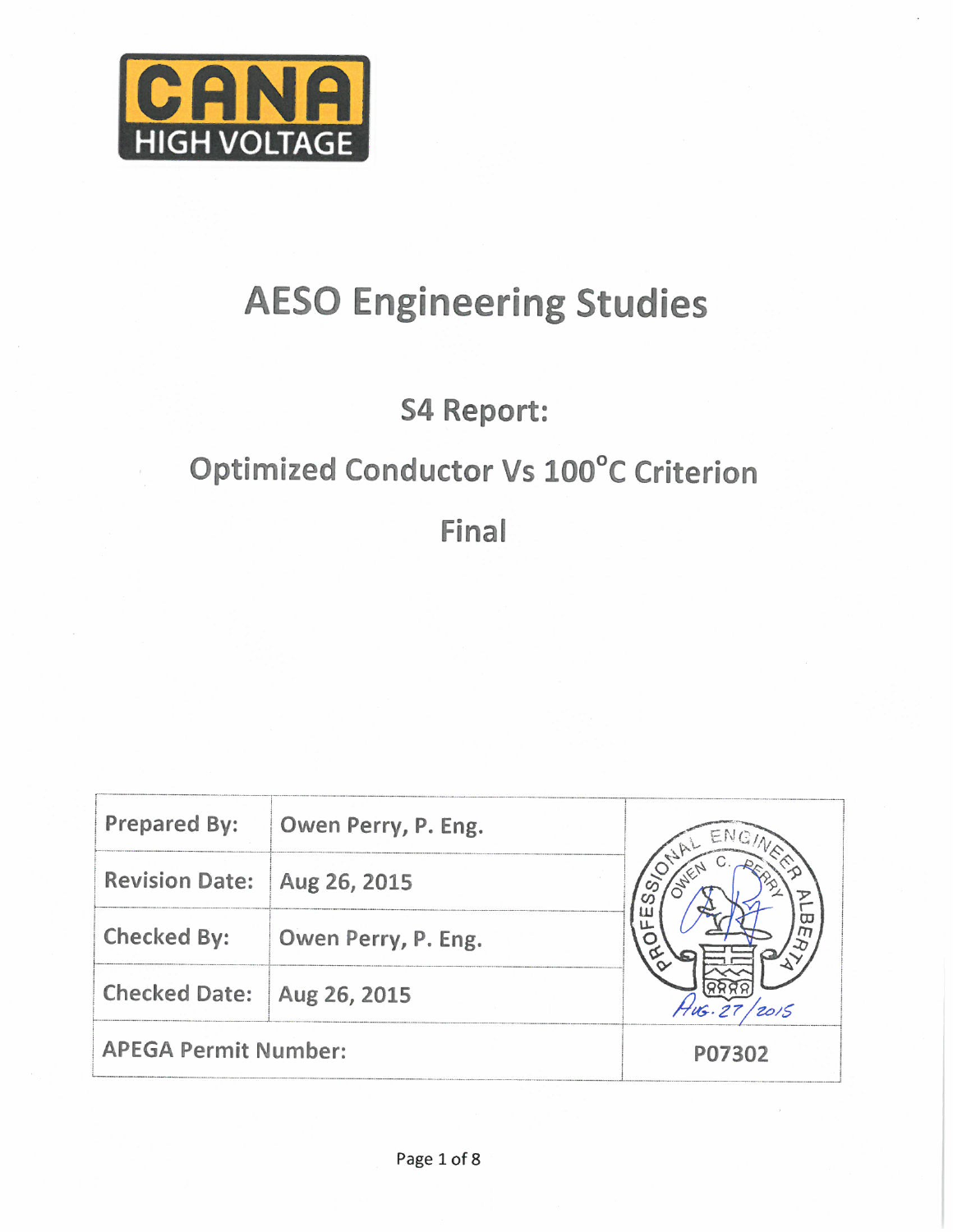#### **Notice**

This document has been prepared by CANA High Voltage Ltd. (CHV) using its professional judgment and reasonable care, and it contains the expression of CHV's professional opinion as to the matters set out herein. This document is written for the sole and exclusive benefit of the Alberta Electric System Operator (AESO) and the Alberta Transmission Facility Operators (TFOs) participating in the Transmission Rules Working Group. This document is meant to be read as a whole; sections or parts should not be read or relied upon without consideration of the whole as they may be taken out of context.

In preparing this document and expressing its professional opinion CHV has followed methodology and procedures, and exercised due care consistent with the intended level of accuracy. Unless expressly stated otherwise, data and information supplied by or gathered from AESO, TFOs, other consultants, testing laboratories, and similar upon which CHV's opinion as set out herein is based has not been independently verified by CHV; CHV makes no representation as to its accuracy and disclaims all liability with respect thereto.

CHV disclaims any liability for any use which a third party makes of this document. Any reliance on or decisions to be made by a third party based on this document are the responsibility of such third parties.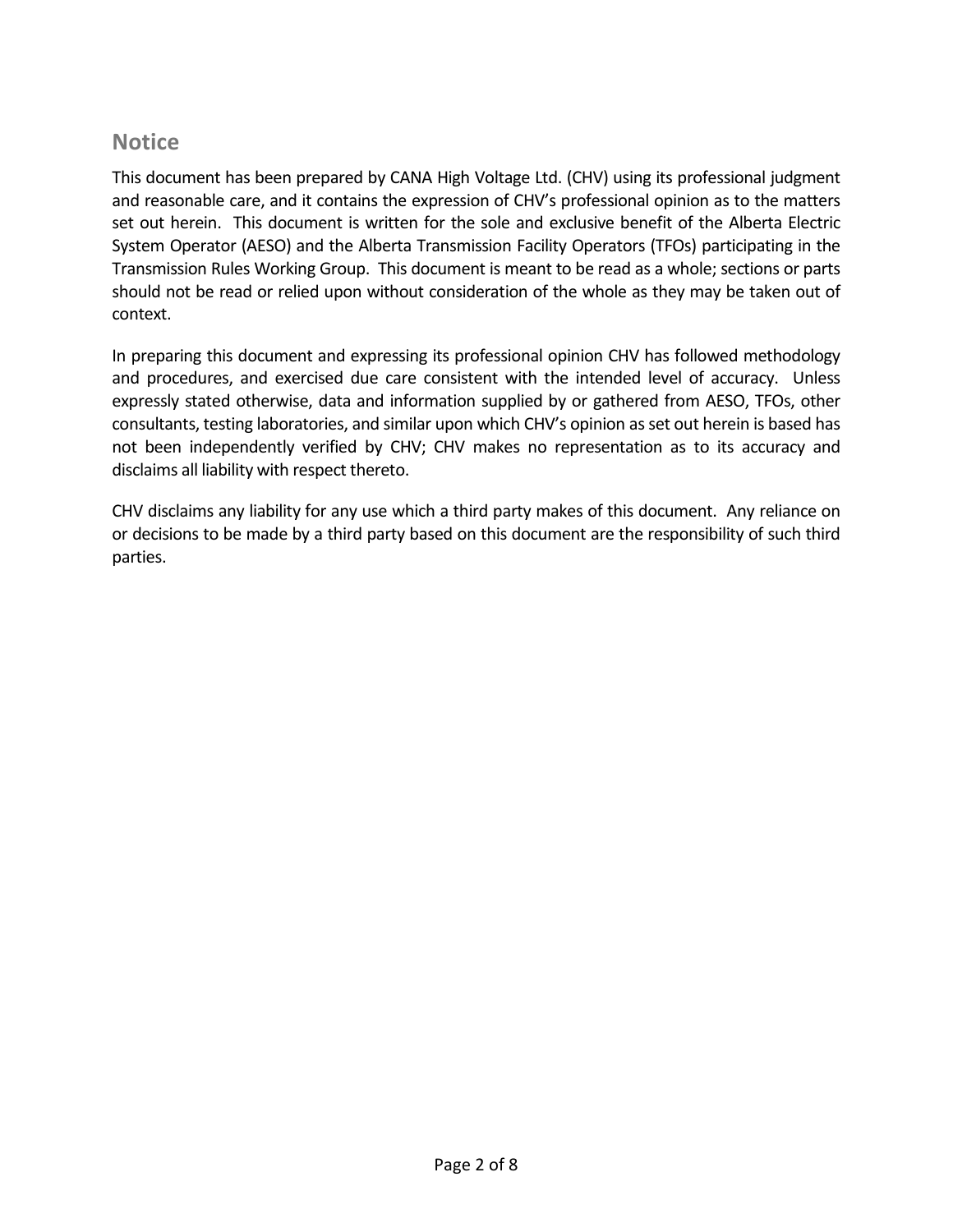### **1 Background**

The Alberta Electric System Operator (AESO) requested CANA High Voltage Ltd. (CHV) to review current ISO Rules Section 502.2 Bulk Transmission Line Technical Requirements (the 502.2 Requirements) as they relate to optimized conductor selection.

#### **1.1 Provisions of the 502.2 Requirements**

Clause 17(2)(b) of the 502.2 Requirements document specifies that, for any transmission line below 500kV, the maximum sag conditions for ground clearance will consider unloaded sag at 100 $^{\circ}$ C. The maximum thermal sag condition cannot be capped at the temperature derived from the maximum load transfer rating of the facility specified by the AESO in their Functional Specification for the project.

In contrast, the requirements for line optimization specified in clauses  $12(1)(c)$  and (d) include 240kV and below. They require conductor selection based upon the optimization of capital costs along with the present value of future operating losses.

A suggestion has been presented to the Transmission Rules Working Group (the Working Group) that these clauses work counter to each other; efforts to optimize the conductor are circumvented when the minimum requirement of  $100^{\circ}$ C is then applied to design clearances during design phases of the transmission line.

### **1.2 Historical Basis for the 100<sup>o</sup> C Sag Criterion**

In general, the aluminum alloys used in transmission line conductors are able to maintain their properties under long term thermal loadings up to  $100^{\circ}$ C. At temperatures slightly above this point the alloy will begin to anneal, losing strength, over a period of exposure. Accordingly, most utilities choose this as a maximum operating limit for their lower voltage transmission lines.

With development of the 500kV line facilities, the economics of transmission line optimization became evident. Rather than designing all 500kV lines for 100<sup>o</sup>C operating temperatures, conductors were optimized to balance the cost of future losses against the capital cost of facility construction. Maximum sag for ground clearances was then found based upon the computed operating temperature at the maximum load transfer rating of the line. This has been a fairly standard approach for North American utilities. While the benefits of such a process were evident at 500kV, and not generally considered for 138/144kV, the impact on Alberta's 240/260kV systems has been unclear.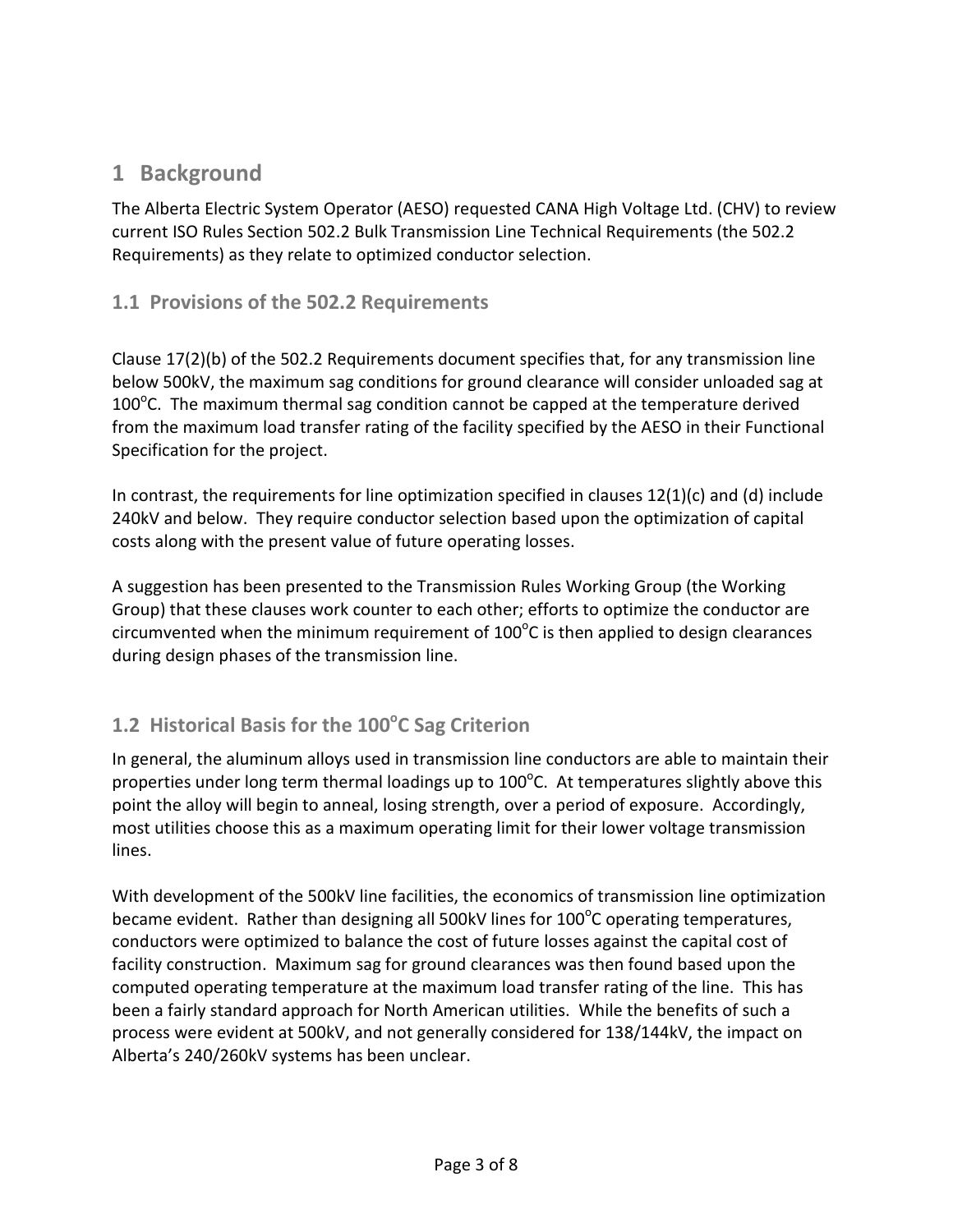# **2 Investigation of Conductor Optimization**

A review of proposed projects within Alberta was conducted to determine if there were 240kV projects planned with the length and other properties which had potential to justify the development of a new tower or tower family. This is the subject of another report<sup>1</sup>; however, early findings of this study were used to evaluate the impact of the 100 $^{\circ}$ C criterion on a real-life project.

#### **2.1 Selection of Proposed Transmission Line for Study**

AESO's Regional Plans issued in 2014 were screened for possible projects requiring 240kV transmission line construction. Projects which were identified in the "most likely" scenarios of the regional plans (as they stood in April, 2014) were collected and summarized in one consolidated list. This has been included in Appendix A for reference.

The Hansman Lake to Edgerton line was selected for purposes of an optimization study to determine the need for new tower development. That study is reported separately. However, this report observes the impact of placing a 100 $^{\circ}$ C thermal limit on selected parts of the optimization conducted for that report.

The length of the proposed Hansman Lake to Edgerton transmission line was estimated to be 60km. It was specified as double circuit, one side strung initially, with the second circuit to be added within 5 to 10 years. Its construction was to be through territory largely devoted to agricultural use, likely requiring free standing structures to facilitate permitting.

# 2.2 Line Optimization for 100°C

.

Methodology for line optimization is described in more detail in the previously noted report. It does compare present value costs taking into account future energy losses. It also considers total line optimization, not just conductor.

Effectively, the optimization conducted previously was re-run with the condition that, regardless of the conductor chosen, a minimum design temperature of 100 $^{\circ}$ C must be used for line design. The impact of this on line cost was examined.

Only single conductor options were examined; bundled configurations were not pursued. This is because it became obvious that conclusions could be drawn even from this limited analysis. Further analysis of bundled configurations would not alter the primary conclusion.

<sup>&</sup>lt;sup>1</sup> "S3: 240kV Conductor Sizing for Upcoming Projects in Alberta", Report to AESO Transmission Working Group, May, 2015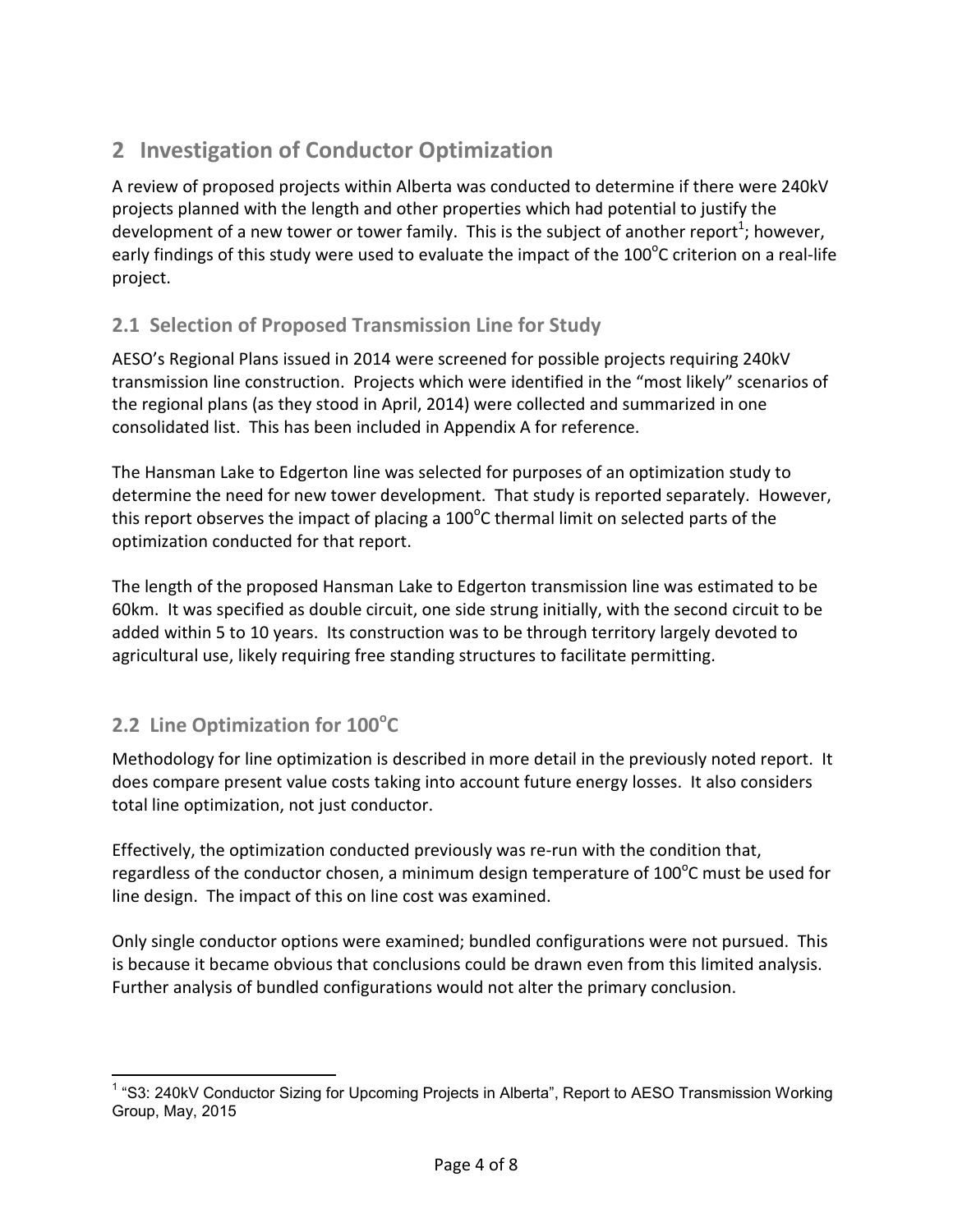## **3 Findings**

Several scenarios were examined to determine the effect of placing a minimum conductor design temperature of 100 $^{\circ}$ C on all conductors, regardless of actual line loads. In each case, the actual AESO-supplied average loads were used to compute losses.

#### **3.1 Light Loading, Low Energy Cost**

A scenario was examined where the cost of energy remains fairly low (fixed at \$50/MWhr) over the lifetime of the line and the specified rating is at its lowest likely bound. In this case, the impact of future losses is reduced due to the lower projected energy costs. The effect is illustrated in figure 1. The present value shown in the chart only considers partial costs, and these should not be confused with the total line cost for such a facility.



*Figure 1: Hansman Lk to Edgerton; low energy cost, lower contingency load* 

This "bookend" scenario highlights the effect of the 100 degree minimum design condition because it penalizes the larger conductors by eliminating any capital benefit otherwise gained from their selection – support structures would still be required to provide ground clearance for  $100^{\circ}$  sag regardless of the actual line rating. In this case, a smaller optimum conductor would be selected rather than that which would otherwise be chosen due to the 100 $^{\circ}$ C minimum design parameter.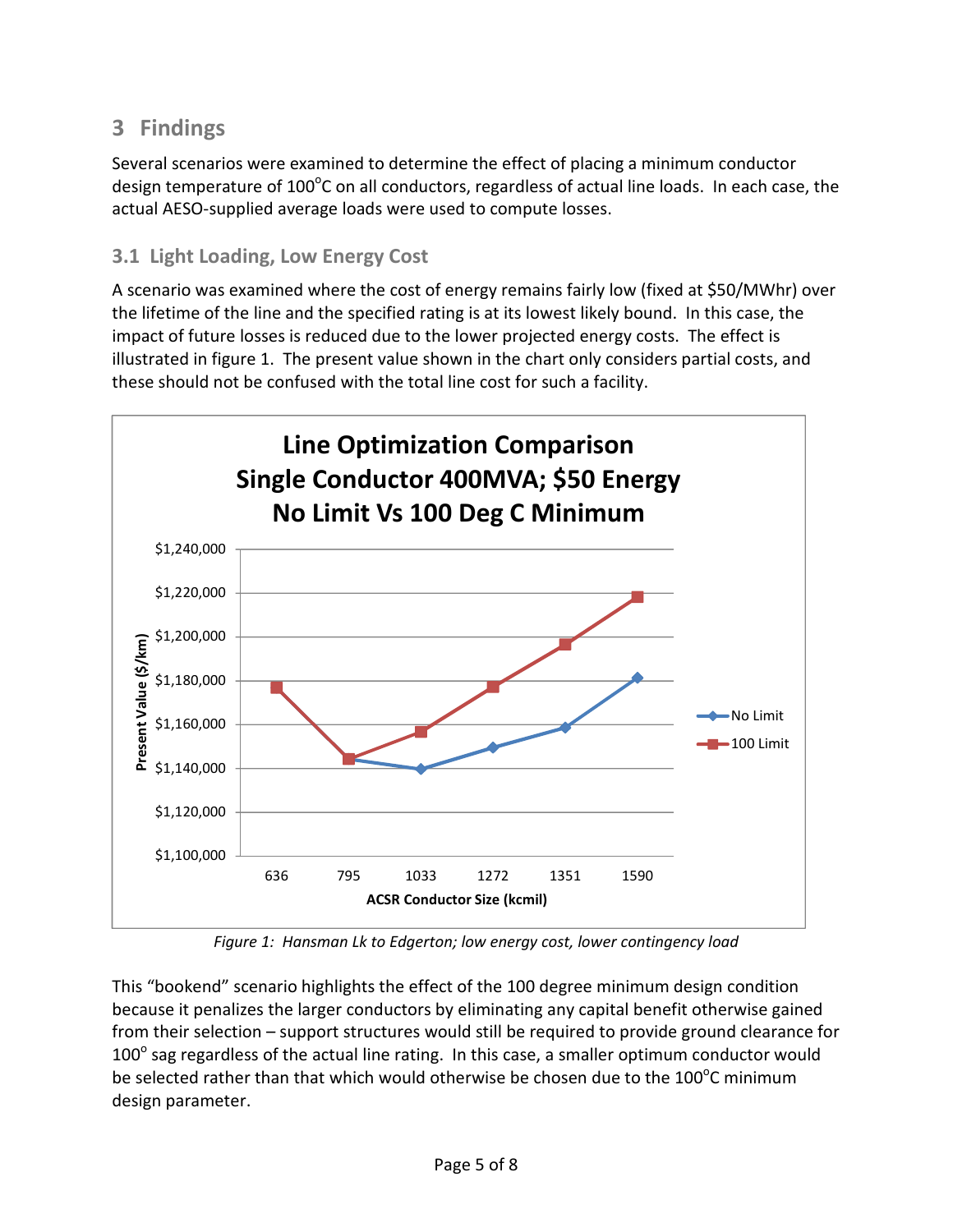In this particular case an optimum conductor of 795kcmil 'Drake' would be suggested if the  $100^{\circ}$ C limit is imposed and an unexpected premium in future losses would be paid for application of the 100<sup>o</sup>C minimum design parameter. Without this limit, the larger 1033kcmil 'Curlew' would be chosen and much of the cost in future losses could be avoided.

Of course, in practical terms, a single 'Drake' conductor may not be acceptable for other reasons. Its diameter would be considered marginal for this voltage and might result in the onset of positive corona. Should this occur, it would produce unacceptable levels of electromagnetic interference.

#### **3.2 500MVA Contingency Load; AESO Forecast Energy Cost**

The light load, low energy cost scenario of 3.1 is contrasted with the scenario illustrated in figure 2. In this case, the AESO forecast energy costs are used along with their currently requested line rating for the Hansman Lake to Edgerton line – this was considered the most likely scenario.



*Figure 2: Hansman Lk to Edgerton; AESO Forecast Energy Cost, 500 MVA Rating* 

Again, the two plots begin to diverge at the conductor size which approaches 100 $^{\circ}$ C at the specified contingency load. In this case the higher future energy costs over-ride the up-front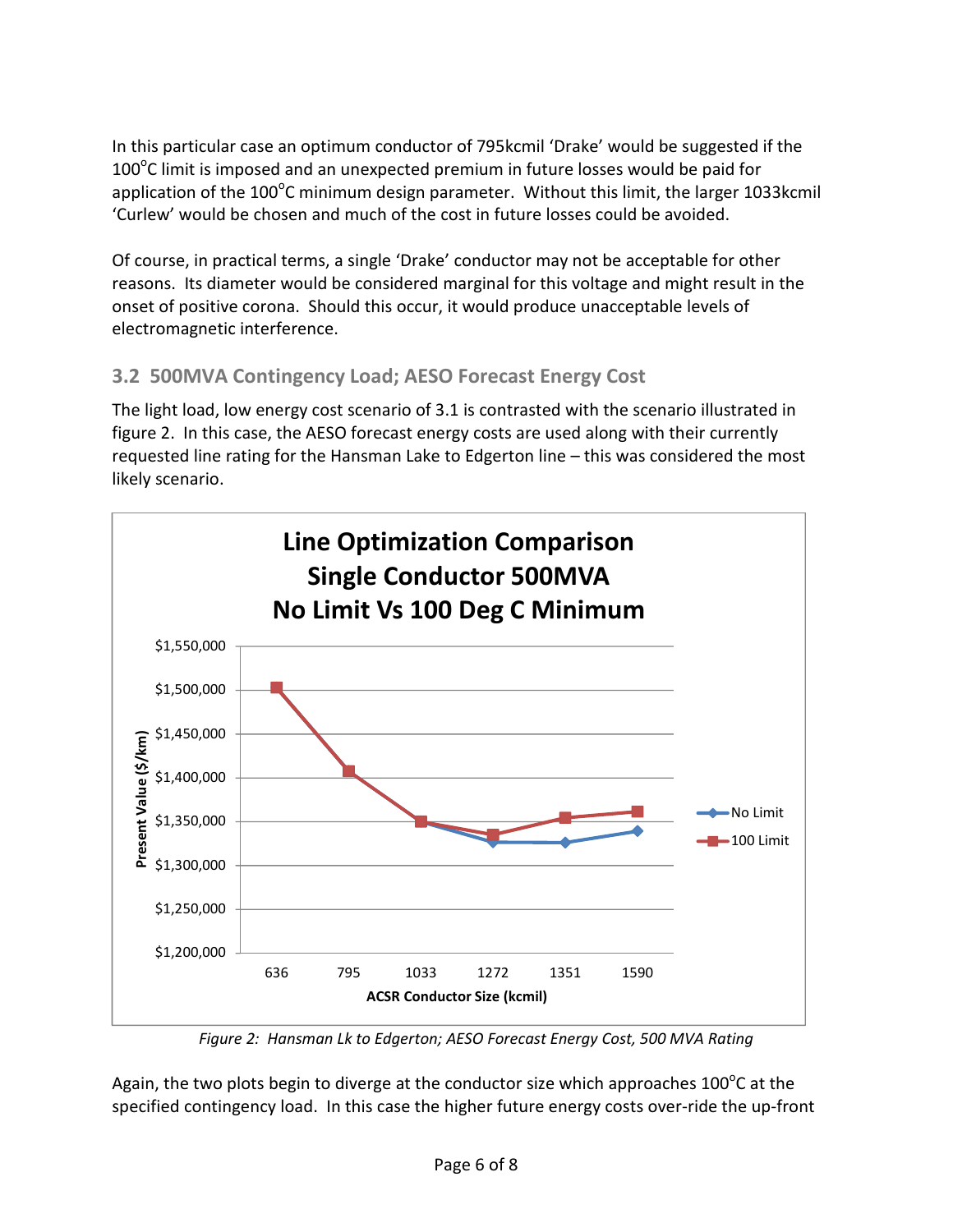capital costs incurred with the larger conductor even when forced to design for  $100^{\circ}$ C clearances. Both analyses suggest the same optimum conductor in this case. However, analysis without the 100 $^{\circ}$ C limit again suggests that a larger conductor would be very close to optimum and small changes in energy costs could change the selection of an optimum conductor.

#### **3.3 Conductor Thermal Ratings**

It is useful to compare the capacity of conductors for the typical requested line ratings at 240kV. These are summarized in Figure 3 with location details for the Edmonton International Airport. This is generally representative for most locations in North/Central Alberta, however, this should be revisited for areas at much higher elevations in South Western Alberta.

| <b>240kV Line Rating</b>                                                                                                   |                                        |                                                  |                                             |  |
|----------------------------------------------------------------------------------------------------------------------------|----------------------------------------|--------------------------------------------------|---------------------------------------------|--|
|                                                                                                                            | 100°C Summer Rating                    |                                                  |                                             |  |
| <b>Bundle</b>                                                                                                              | <b>Common ACSR</b><br><b>Conductor</b> | <b>Current per</b><br>$Sub-$<br><b>Conductor</b> | <b>Maximum</b><br><b>Line Load</b><br>(MVA) |  |
|                                                                                                                            |                                        | (Amps)*                                          |                                             |  |
| Single<br>Conductor                                                                                                        | 636 kcmil "Grosbeak"                   | 896                                              | 372                                         |  |
|                                                                                                                            | 795 kcmil "Drake"                      | 1032                                             | 429                                         |  |
|                                                                                                                            | 1033.5 kcmil "Curlew"                  | 1185                                             | 493                                         |  |
|                                                                                                                            | 1272 kcmil "Pheasant"                  | 1347                                             | 560                                         |  |
|                                                                                                                            | 1351.5 kcmil "Martin"                  | 1399                                             | 582                                         |  |
|                                                                                                                            | 1590 kcmil "Falcon"                    | 1547                                             | 643                                         |  |
|                                                                                                                            | 397 kcmil "Ibis"                       | 665                                              | 553                                         |  |
| Two                                                                                                                        | 477 kcmil "Hawk"                       | 747                                              | 621                                         |  |
| <b>Bundle</b>                                                                                                              | 556 kcmil "Dove"                       | 823                                              | 685                                         |  |
|                                                                                                                            | 636 kcmil "Grosbeak"                   | 896                                              | 745                                         |  |
|                                                                                                                            | 795 kcmil "Drake"                      | 1032                                             | 858                                         |  |
|                                                                                                                            | 1033.5 kcmil "Curlew"                  | 1185                                             | 985                                         |  |
| *Notes: Bundle options assume current equally split between sub-conductors                                                 |                                        |                                                  |                                             |  |
| Conductors shaded grey may be unusable due to corona at 240kV<br>Latitude and Elevation for Edmonton International Airport |                                        |                                                  |                                             |  |

*Figure 3: Summer Rating Capacity for Common ACSR Conductors* 

So long as the 100 $^{\circ}$ C minimum design criterion is in place, the optimization process will favor the conductor closest to its maximum thermal capacity at the maximum line rating.

#### **3.4 Transmission Line Costs**

The transmission line costs shown in the figures are for relative comparison, only. They do not reflect complete costs and should not be used in that context.